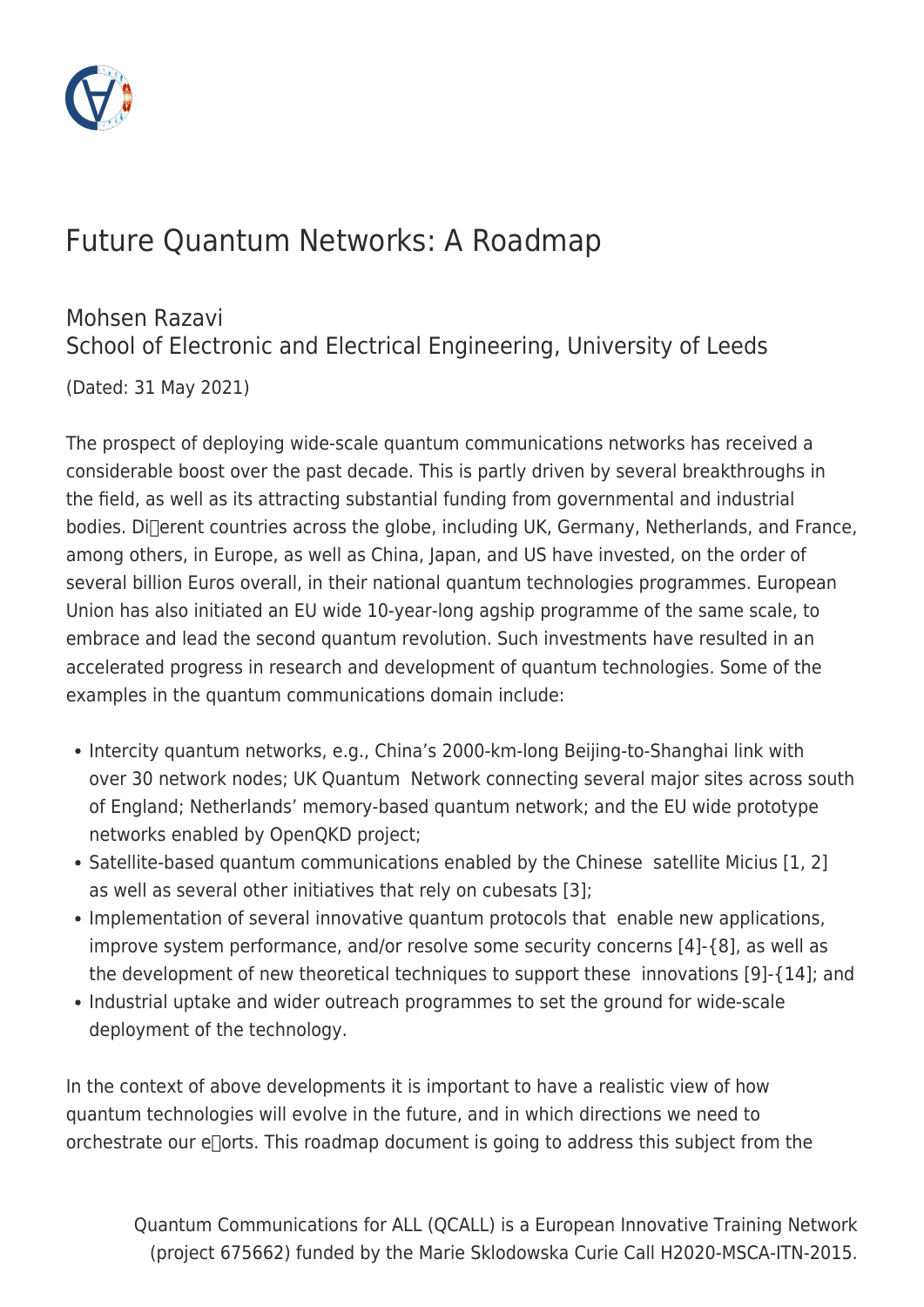

viewpoint of deploying quantum key distribution (QKD) systems across our communications networks. This is where the expertise of our consortium is mainly focused on and also it best re ects the outcomes of the QCALL project. There have been several other recent roadmap documents that approach the question of future from different angles. Notably, the work in [15] adopts an application centric approach, whereas [16] focuses more on the required hardware. We believe this document complements the above efforts and altogether they offer a clearer picture of how quantum communications technologies can evolve over the next few decades.

## QUANTUM KEY DISTRIBUTION NETWORKS

QKD has so far been one of the most successful applications of quantum technologies, which crucially addresses some security gaps in our current communications systems [17]. In particular, the threat from quantum computers being able to crack some of the widely deployed public-key cryptosystems has required developing new methodologies for sharing secret cryptographic keys among legitimate users. QKD offers a solution, based on laws of quantum mechanics, that of ers forward secrecy, and, in that sense, it can be very useful in scenarios when data security is required over a long term. Examples of such scenarios include the exchange of medical records over the Internet, which, for privacy reasons, may need to be kept secure during the lifetime of an individual and even beyond that.

The original QKD protocols rely on the no-cloning theorem to encode the key bits onto single photons. While this is no longer a strict requirement [18], and there are also protocols that extract key bits from continuous variables obtained by measuring quadratures of an optical signal [19], it is still the case that, for security reasons, we are practically restricted to a-few-photon regime of operation. This would then impose limitations on the performance of the system, as measured by secret key generation rate, at long distances. In prepare-andmeasure QKD protocols, the key rate often scales with the transmissivity of the channel. This turns out to be a fundamental bound for any repeaterless link [20]. Moreover, at sufficiently long distances, the noise in the channel/receiver would often dominate over the legitimate signals in which case secure exchange of keys would become impossible.

In order for QKD to be accessible to a wide range of customers it is essential to be deployed over long distances. Our envisaged solution for long-distance QKD is via multiple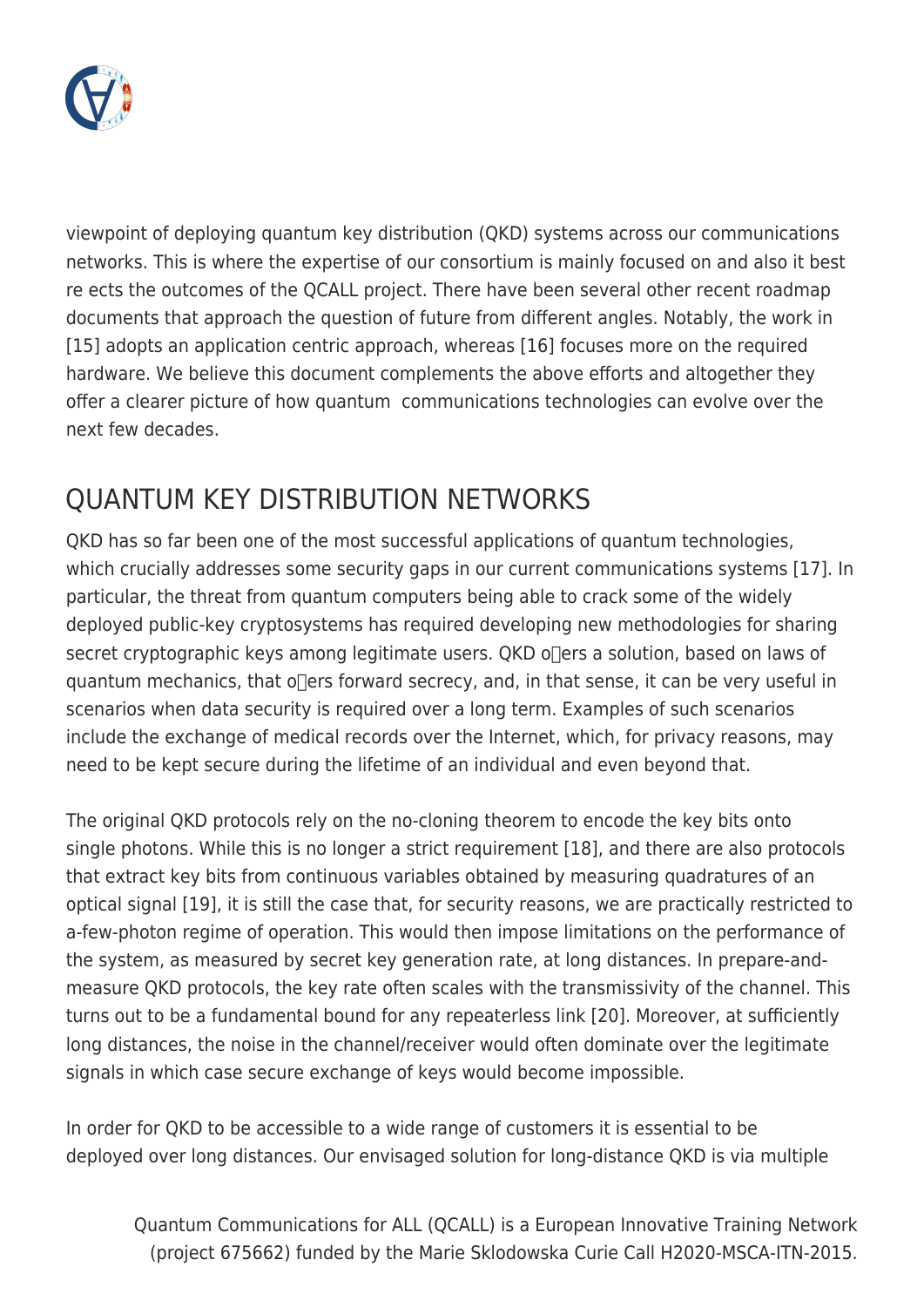

phases, which would naturally specify relevant milestones in our proposed roadmap; see Table I. Below, I explain what I would expect to be delivered in each phase, and what would be required to achieve it, with speculative timescales for relevant milestones.

| <b>Stage of</b><br><b>Development</b>                        | <b>Major milestones, services, or functionalities</b>                                                                                                                                                                                                                                                                 | <b>Timeline</b><br>(years)                                        |
|--------------------------------------------------------------|-----------------------------------------------------------------------------------------------------------------------------------------------------------------------------------------------------------------------------------------------------------------------------------------------------------------------|-------------------------------------------------------------------|
| Phase I: Trusted<br>Node QKD<br><b>Networks</b>              | Reliable chip-based QKD modules<br>QKD standardisation for deployment on existing infrastructure<br>Early demonstrations of additional satellite QKD links<br>Adding QKD functionalities/modules to telecom networks<br>Offering QKD services to private networks<br>Offering QKD services via wireless optical links | $0 - 5$<br>$0 - 5$<br>$0 - 5$<br>$0 - 10$<br>$0 - 10$<br>$0 - 10$ |
| Phase II: Partially<br><b>Trusted QKD</b><br><b>Networks</b> | Upgrading telecom networks to support MDI protocols<br>Upgrading telecom networks to support memory-enhanced protocols<br>Expanding satellite-based QKD and linking it to ground networks                                                                                                                             | $5 - 10$<br>$5-10+$<br>$5-10+$                                    |
| <b>Phase III: Trust Free</b><br><b>QKD Networks</b>          | Lab-based demonstrations of simple quantum repeater chains with<br>no distillation<br>Lab-based demonstrations of advanced quantum repeater chains<br>with QEC-based distillation                                                                                                                                     | $0 - 5$<br>$5 - 10$                                               |
|                                                              | Field demonstrations of simple quantum repeater chains with no<br>distillation                                                                                                                                                                                                                                        | $5 - 10$                                                          |
|                                                              | Field demonstration of advanced quantum repeater chains with QEC-<br>based distillation                                                                                                                                                                                                                               | $10 - 15$                                                         |
|                                                              | Adding repeater nodes in space<br>Upgrading telecom networks to support repeater nodes                                                                                                                                                                                                                                | $10-15+$<br>$10-15+$                                              |

TABLE I. A possible roadmap, with speculative timelines, for deploying QKD technologies in our existing and developing infrastructure. The deployment can take place in three phases, where in each phase, by employing more advanced technologies, the trust requirement on the service provider nodes is reduced.

#### Phase I: Trusted Node QKD Networks

The first phase of deployment, which is already underway, relies on trusted node QKD. In trusted node QKD, secret key exchange between parties A and B is done via multiple intermediate nodes located at sufficiently short distances from each other such that efficient point-to-point QKD is feasible between adjacent nodes; see Fig. 1. If these middle nodes can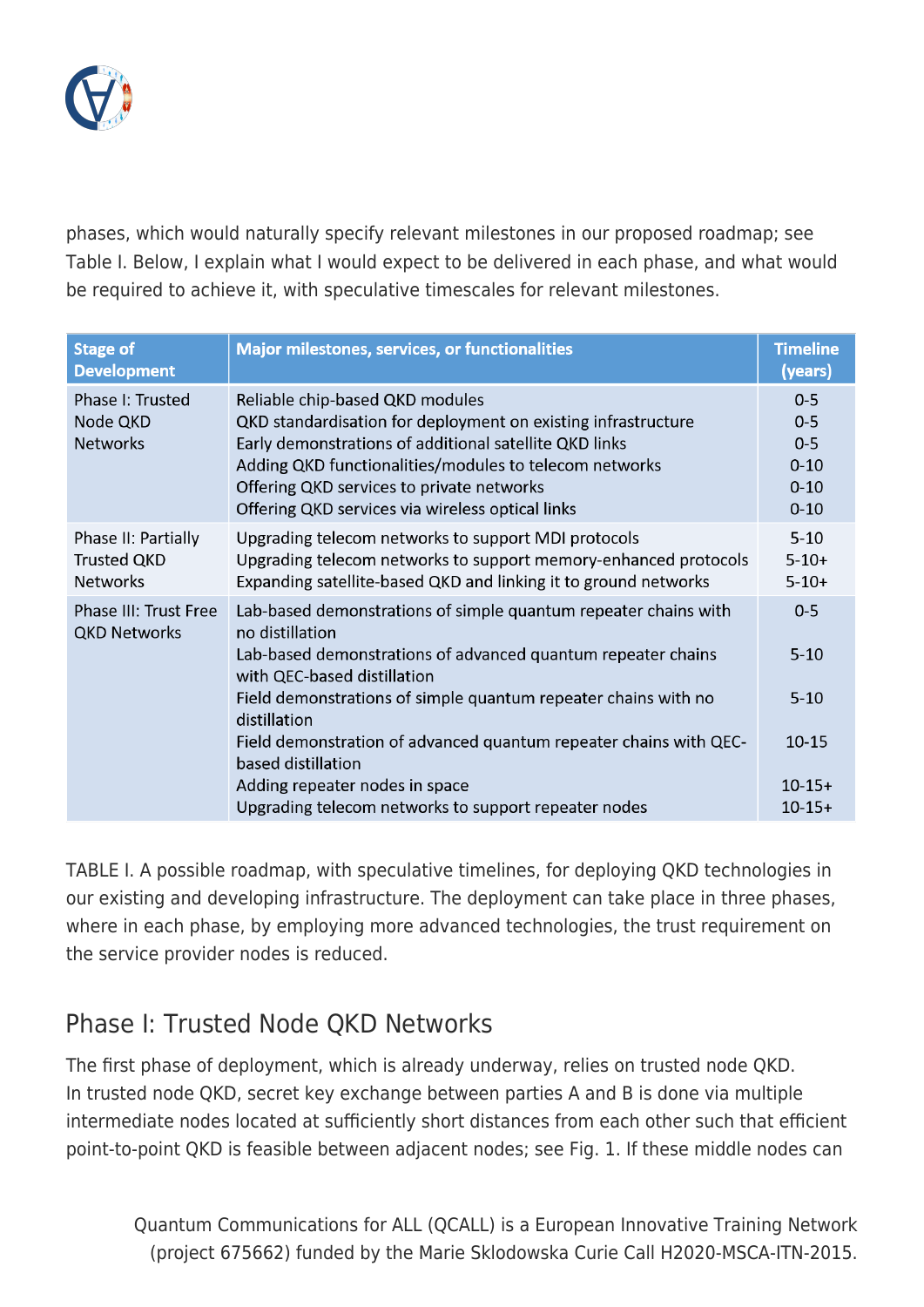

be trusted by parties A and B, then the exchanged key between adjacent nodes can be used to relay a key between A and B. If multiple independent paths exists between A and B, then the requirement on trusting the middle nodes can be alleviated.



FIG. 1. The schematic of a trusted node QKD network. In order for users A and B to exchange a secret key, we need to create a secret key between any two adjacent nodes that connect A to B (e.g., C, D, and E). We can then use these keys to securely relay a key from A to B. If there are multiple paths between A and B, we can generate separate keys using each path and then combine them in the end.

From a technology development point of view, trusted node QKD, and all efforts dedicated to it, would certainly serve as a stepping stone toward future phases of deployment. This is why the trusted node QKD is at the core of almost all network demonstrations of QKD so far. This includes the Chinese backbone network, the EU OpenQKD networks, and the UK Quantum network, inter alia. This structure is expected to have certain niche markets among several sectors including military and government bases as well as the financial sector. While the assumption of all nodes being trusted may be acceptable in certain use cases, this is not necessarily the case in many other scenarios that require end-to-end security. Despite this, looking into the future, the devices that we need to develop in this phase, such as chip-based QKD [21], efficient detectors and reliable sources, as well as learning how to manage resources over a hybrid communications network that supports quantum and classical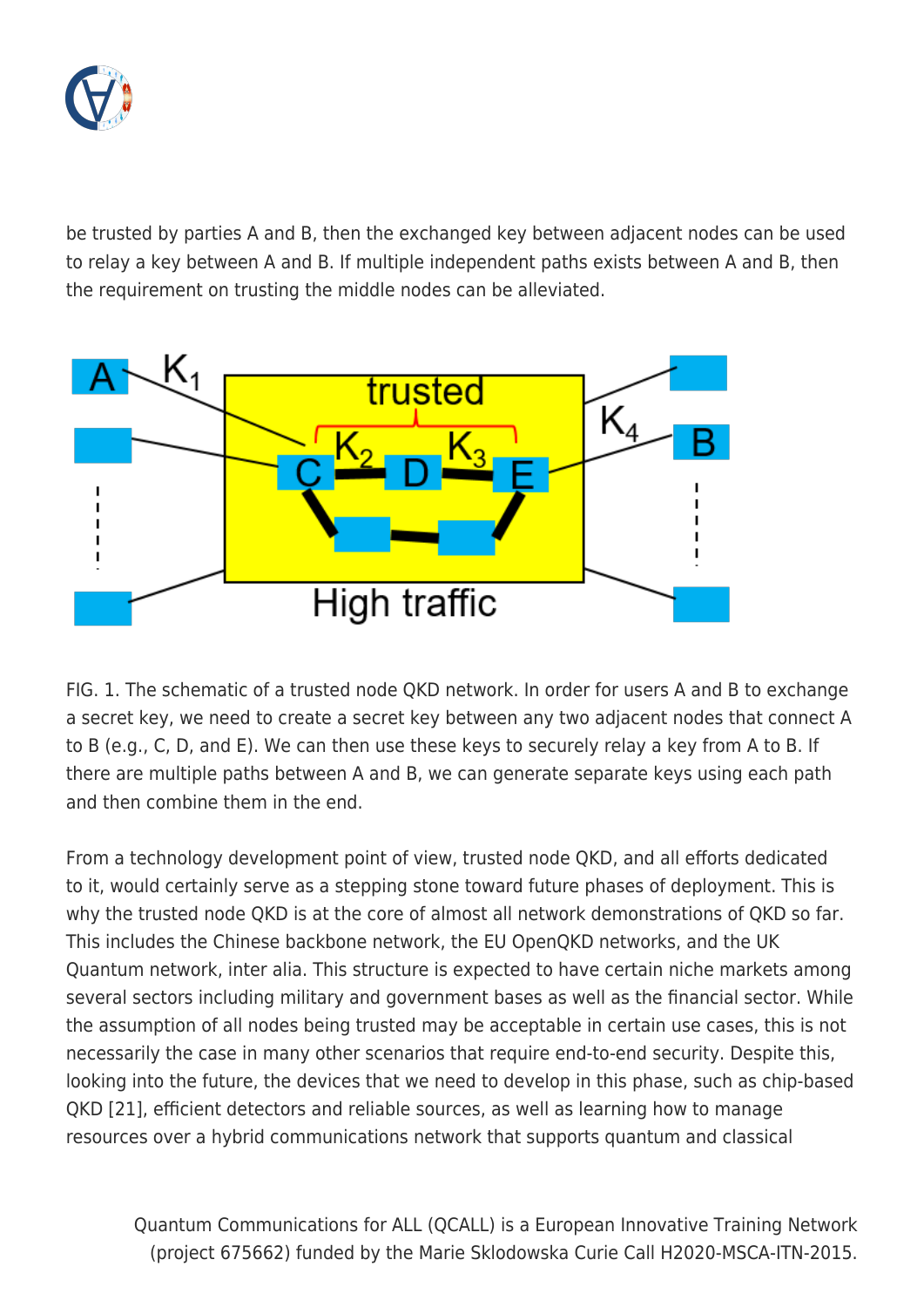

applications, will all be useful and relevant in future phases of QKD deployment as well.

For all above reasons, we recognise the expansion of trusted node QKD as an essential part of the roadmap to QKD networks, and would expect that the next 10 years would be spent on improving the performance of its different components, as well as expanding the market within its relevant target sectors.

### Phase II: Partially Trusted QKD Networks

The obvious follow-up to a trusted node QKD network is an upgraded network in which the trust requirement on middle nodes have been reduced so that a larger groups of customers are attracted to QKD services. There are several developing technologies that facilitate this transition:

- Measurement-device independent (MDI) QKD: MDI QKD enables two users to exchange a secret key via an untrusted node. This may only sound like a small adjustment to the trust issue, but, in practice, this will allow a larger number of enterprises to use the service as they can use the service provider nodes to connect two of their trusted nodes, see Fig. 2, and this way the need for having a fully private network would be alleviated. Moreover, with the new twin-field QKD protocols [7, 22, 23] on the rise, the MDI structure can be used to improve rate-versus-distance scaling as well. MDI protocols have been around for a while but have not yet been fully used in commercial settings. They pave the way for future phases of deployment.
- Memory-assisted QKD: An alternative way to improve rate versus distance scaling is to use quantum memories in the MDI setup [11, 24]. This will constitute the most primitive repeater system that relies on quantum memories, and will be the stepping stone to the solutions that need to be developed in the third phase. The first demonstrations of such systems have just been reported in literature [5, 6], and it will perhaps take some more time to see them implemented in realistic/commercial settings.
- Satellite-based QKD: one of the emerging routes to long-distance quantum  $communications$  is via satellites, possibly in di $\Box$ erent orbits, to serve as middle nodes between two ground stations. Prototype experiments of such nature has already been done using the Micius satellite exchanging a key between China and Austria by only trusting the satellite node [2]. Such a structure can also be expanded by using a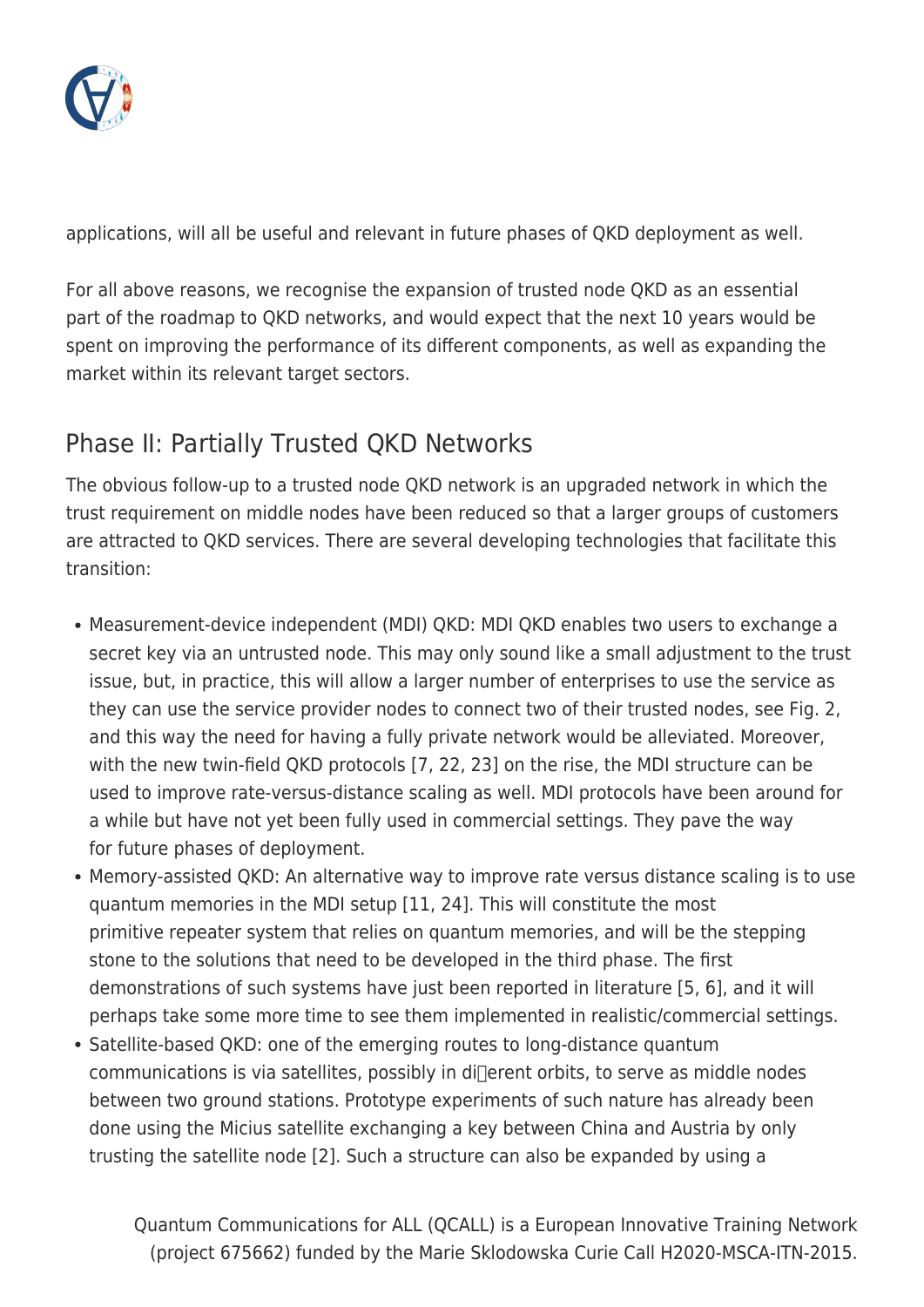

constellation of satellites to serve a large number of users [25]. It can also be used in the future to further expand quantum communications network of phase III to the space domain.



FIG. 2. The schematic of a partially trusted QKD network. We exchange a key, using, e.g., MDI techniques, between two adjacent trusted (T) nodes via the untrusted (U) node that connects them together. The key exchange between the two trusted nodes not directly linked via an untrusted node can then be done similar to that of Fig. 1.

### Phase III: Trust Free QKD Networks

The key enabling idea behind trust-free QKD networks is to distribute entanglement between remote nodes in an efficient way. The users can then run an entanglement-based QKD protocol [26] to share a secret key while still being able to bound the amount of information that might have leaked to any potential eavesdropper. In effect, how the network provides the users with the entangled state does not matter from security assurance point of view, and, for that reason, the trust on middle nodes is no longer needed. An entanglementbased network can also accommodate many other quantum applications, e.g., distributed quantum computing, as reliable quantum data transfer can be achieved via quantum teleportation.

The conventional solution to efficient long-distance entanglement distribution is to use quantum repeaters [27]. Quantum repeaters extend the entanglement over a short distance to longer distances by employing certain joint measurements on quantum memories. The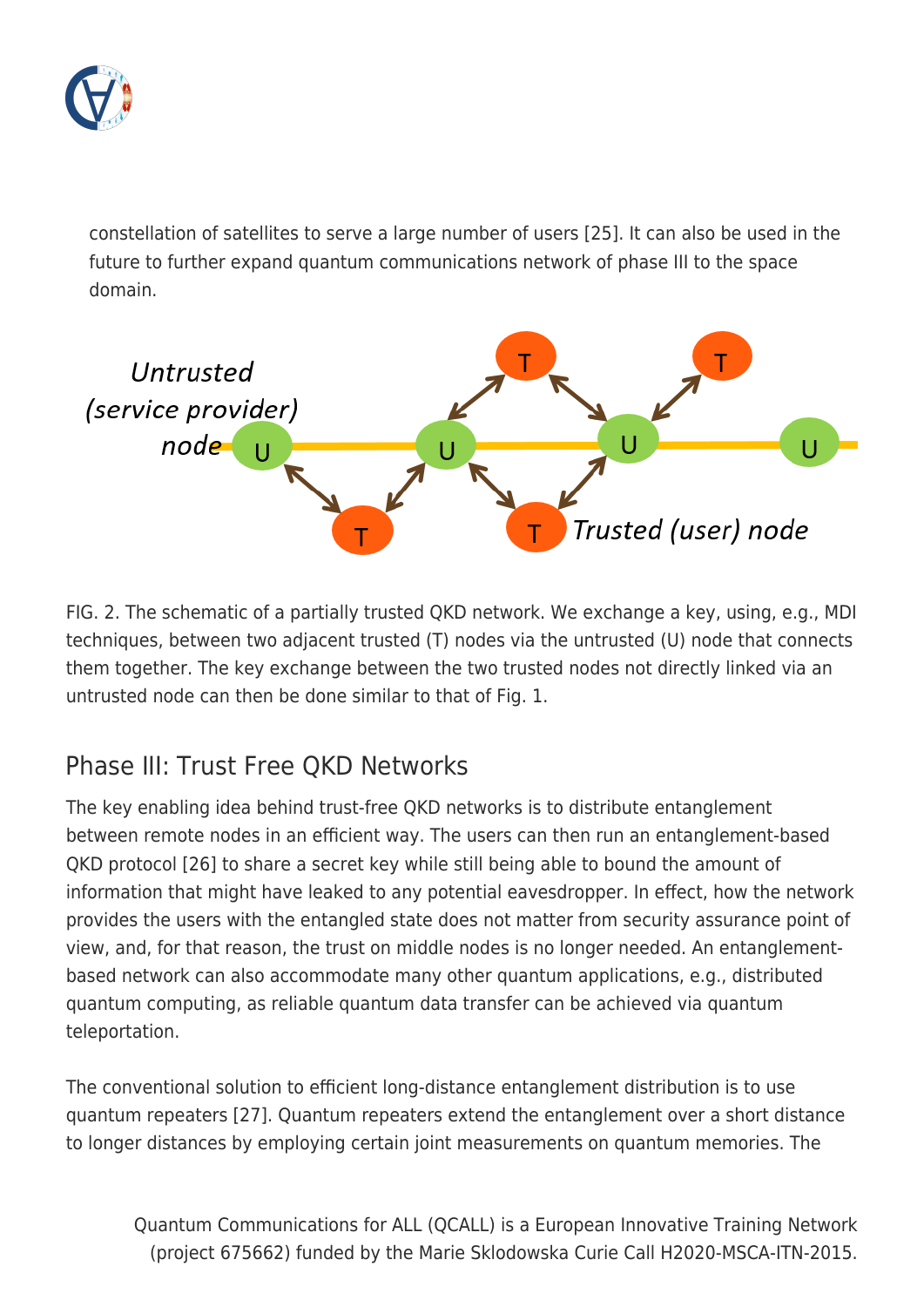

entangled state generated in this way may need to be distilled to obtain a higher quality entangled state. Based on the stage of development, the joint measurement and/or entanglement distillation can be done in either probabilistic [28, 29] or deterministic [30] ways. The probabilistic solutions often of  $e$  lower key rates and require longer storage times. The deterministic solutions, instead, require reliable quantum processing capabilities. Depending on the quality of quantum processing operations on the employed platform for our quantum repeater, we can then specify what services may be expected from our repeaterbased network. In the long run, when high-performing quantum computers are available, we can in principle use quantum repeaters that do not require long storage times, but, rather, encode the quantum data in large clusters of photons and send them from one node to another, where each node can correct for errors along the way and regenerate the encoded state [31].

The exact timing of commercial quantum repeaters of any form may be hard to predict, but we envisage some form of developments in 15+ years. The early demonstrations that rely on probabilistic measurements [32, 33] would continue to become more advanced in the next 15 years, while more efforts, aligned with progress in quantum processors, would also be directed in implementing quantum repeaters that rely on quantum error correction codes [34, 35]. A combination of such e $\Box$ orts, in addition to advancing our quantum memory units and their interaction with light [36], can bring us to the point where commercial deployment of quantum repeaters can become feasible in the forthcoming decades.

Within QCALL, we are delighted to have been able to do our part in advancing our field along the lines of this proposed roadmap. This can certainly continue by persistent investment in the field so that, one day, we can truly offer quantum communications services to all users.

#### References

[1] Sheng-Kai Liao, Wen-Qi Cai, Wei-Yue Liu, Liang Zhang, Yang Li, Ji-Gang Ren, Juan Yin, Qi Shen, Yuan Cao, Zheng-Ping Li, Feng-Zhi Li, Xia-Wei Chen, Li-Hua Sun, Jian-Jun Jia, Jin-Cai Wu, Xiao-Jun Jiang, Jian-Feng Wang, Yong-Mei Huang, Qiang Wang, Yi-Lin Zhou, Lei Deng, Tao Xi, Lu Ma, Tai Hu, Qiang Zhang, Yu-Ao Chen, Nai-Le Liu, Xiang-Bin Wang, Zhen-Cai Zhu, Chao-Yang Lu, Rong Shu, Cheng-Zhi Peng, Jian-Yu Wang, and Jian-Wei Pan, "Satellite-to-ground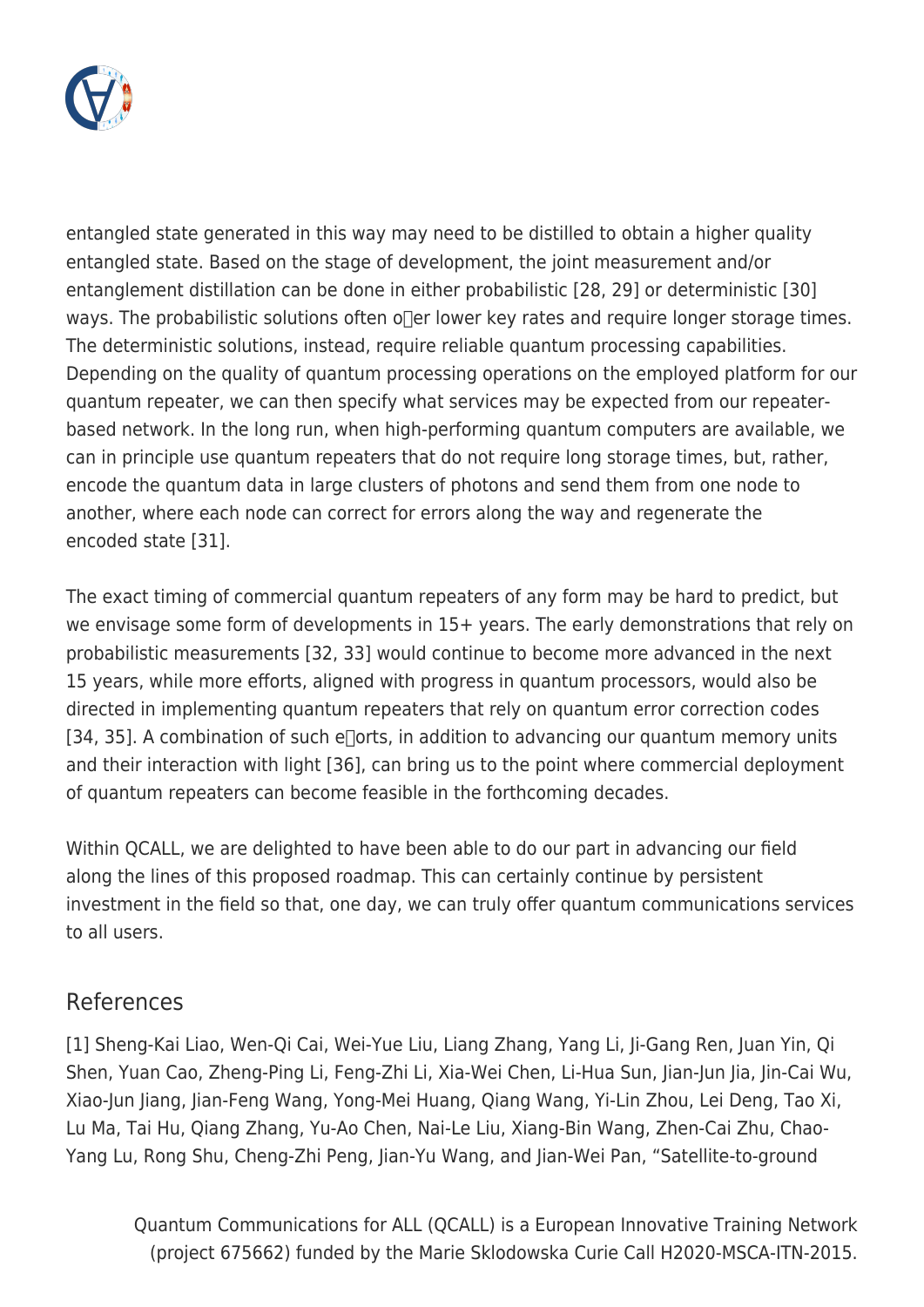

quantum key distribution," Nature 549, 43 (2017).

[2] Sheng-Kai Liao, Wen-Qi Cai, Johannes Handsteiner, Bo Liu, Juan Yin, Liang Zhang, Dominik Rauch, Matthias Fink, Ji-Gang Ren, Wei-Yue Liu, Yang Li, Qi Shen, Yuan Cao, Feng-Zhi Li, Jian-Feng Wang, Yong-Mei Huang, Lei Deng, Tao Xi, Lu Ma, Tai Hu, Li Li, Nai-Le Liu, Franz Koidl, Peiyuan Wang, Yu-Ao Chen, Xiang-Bin Wang, Michael Steindorfer, Georg Kirchner, Chao-Yang Lu, Rong Shu, Rupert Ursin, Thomas Scheidl, Cheng-Zhi Peng, Jian-Yu Wang, Anton Zeilinger, and Jian-Wei Pan, "Satellite-Relayed Intercontinental Quantum Network," Phys. Rev. Lett. 120, 030501 (2018).

[3] Robert Bedington, Juan Miguel Arrazola, and Alexander Ling, "Advances in quantum teleportation," Nat. Commun. 3, 30 (2017).

[4] R. I. Woodward, Y. S. Lo, M. Pittaluga, M. Minder, T. K. Para $\Box$ so, M. Lucamarini, Z. L. Yuan, and A. J. Shields, "Gigahertz measurement-device-independent quantum key distribution using directly modulated lasers," npj Quantum Information 7, 58 (2021).

[5] M. K. Bhaskar, R. Riedinger, B. Machielse, D. S. Levonian, C. T. Nguyen, E. N. Knall, H. Park, D. Englund, M. Lon [car, D. D. Sukachev, and M. D. Lukin, "Experimental demonstration of memoryenhanced quantum communication," Nature 580, 60-64 (2020).

[6] S. Langenfeld, P. Thomas, O. Morin, and G. Rempe, "Quantum repeater node demonstrating unconditionally secure key distribution," Phys. Rev. Lett. 126, 230506 (2021).

[7] Mirko Pittaluga, Mariella Minder, Marco Lucamarini, Mirko Sanzaro, Robert I. Woodward, Ming-Jun Li, Zhiliang Yuan, and Andrew J. Shields, "600-km repeater-like quantum communications with dual-band stabilization," Nature Photonics 15, 530-535 (2021).

[8] Massimiliano Proietti, Joseph Ho, Federico Grasselli, Peter Barrow, Mehul Malik, and Alessandro Fedrizzi, "Experimental quantum conference key agreement," Science Advances 7 (2021), 10.1126/sciadv. abe0395,

https://advances.sciencemag.org/content/7/23/eabe0395.full.pdf.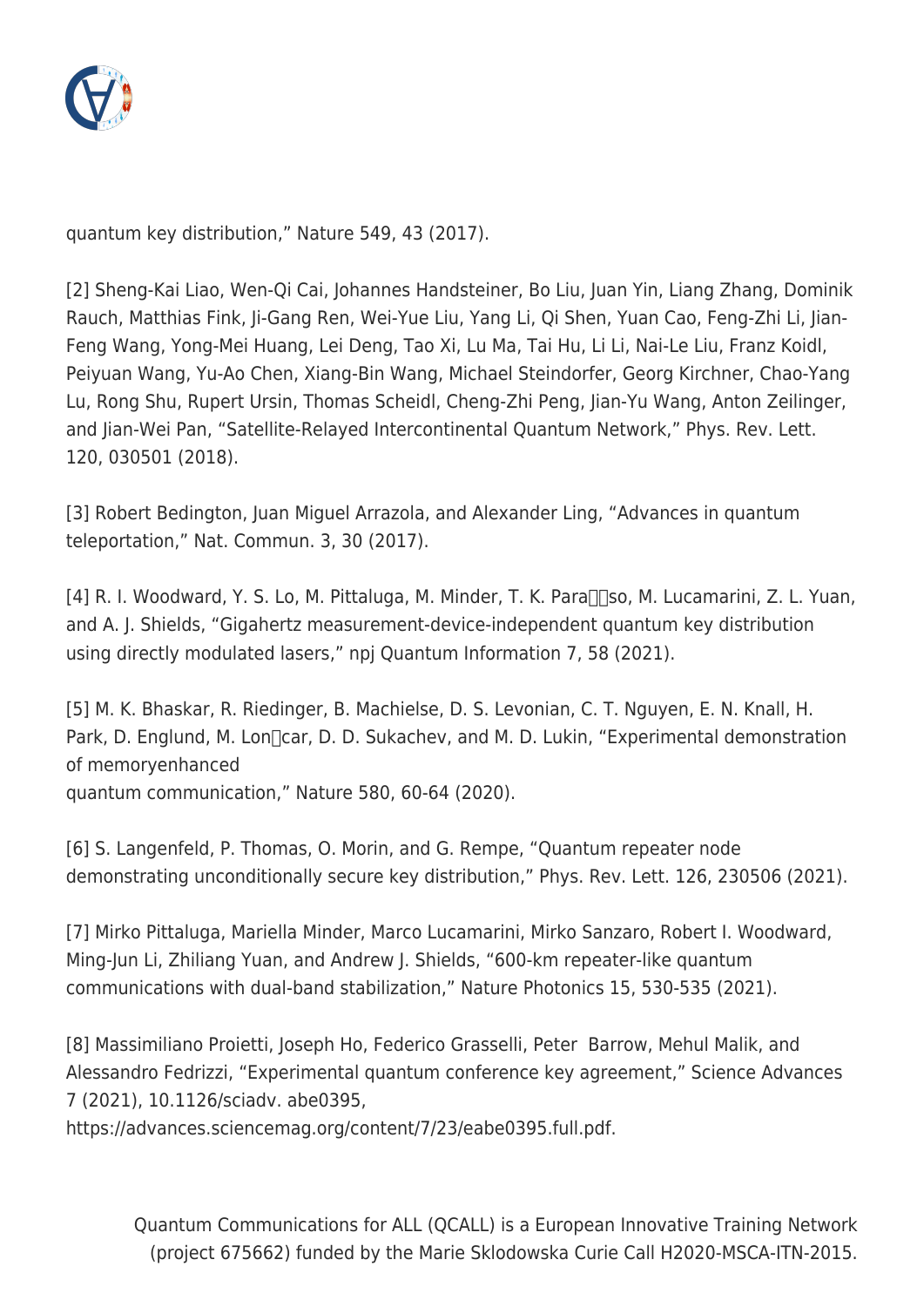

[9] Hoi-Kwong Lo, Marcos Curty, and Bing Qi, "Measurement-device-independent quantum key distribution," Physical review letters 108, 130503 (2012).

[10] Marcos Curty, Feihu Xu, Wei Cui, Charles Ci Wen Lim, Kiyoshi Tamaki, and Hoi-Kwong Lo, "Finite key analysis for measurement-device-independent quantum key distribution," Nature Communications 5, 3732 (2014).

 $[11]$  Christiana Panayi, Mohsen Razavi, Xiongfeng Ma, and Norbert L $\Box$ utkenhaus, "Memoryassisted measurement-device-independent quantum key distribution," New Journal of Physics 16, 043005 (2014).

[12] Guillermo Curras Lorenzo and Mohsen Razavi, "Finite-key analysis for memory-assisted decoy-state quantum key distribution," New Journal of Physics 22, 103005 (2020).

[13] Guillermo Curras-Lorenzo, Alvaro Navarrete, Koji Azuma, Go Kato, Marcos Curty, and Mohsen Razavi, "Tight finite-key security for twin-field quantum key distribution," npj Quantum Information 7, 22 (2021).

[14] Glaucia Murta, Federico Grasselli, Hermann Kampermann, and Dagmar Bruss, "Quantum conference key agreement: A review," Advanced Quantum Technologies 3, 2000025 (2020),

https://onlinelibrary.wiley.com/doi/pdf/10.1002/qute.202000025.

[15] Stephanie Wehner, David Elkouss, and Ronald Hanson, "Quantum internet: A vision for the road ahead," Science 362 (2018), 10.1126/science.aam9288, https://science.sciencemag.org/content/362/6412/eaam9288.full.pdf.

[16] David Awschalom, Karl K. Berggren, Hannes Bernien, Sunil Bhave, Lincoln D. Carr, Paul Davids, Sophia E. Economou, Dirk Englund, Andrei Faraon, Martin Fejer, Saikat Guha, Martin V. Gustafsson, Evelyn Hu, Liang Jiang, Jungsang Kim, Boris Korzh, Prem Kumar, Paul G. Kwiat, Marko Lon $\Box$ car, Mikhail D. Lukin, David A.B. Miller, Christopher Monroe, Sae Woo Nam, Prineha Narang, Jason S. Orcutt, Michael G. Raymer, Amir H. Safavi-Naeini, Maria Spiropulu, Kartik Srinivasan, Shuo Sun, Jelena Vu<sub>ll</sub>ckovilc, EdoWaks, RonaldWalsworth, Andrew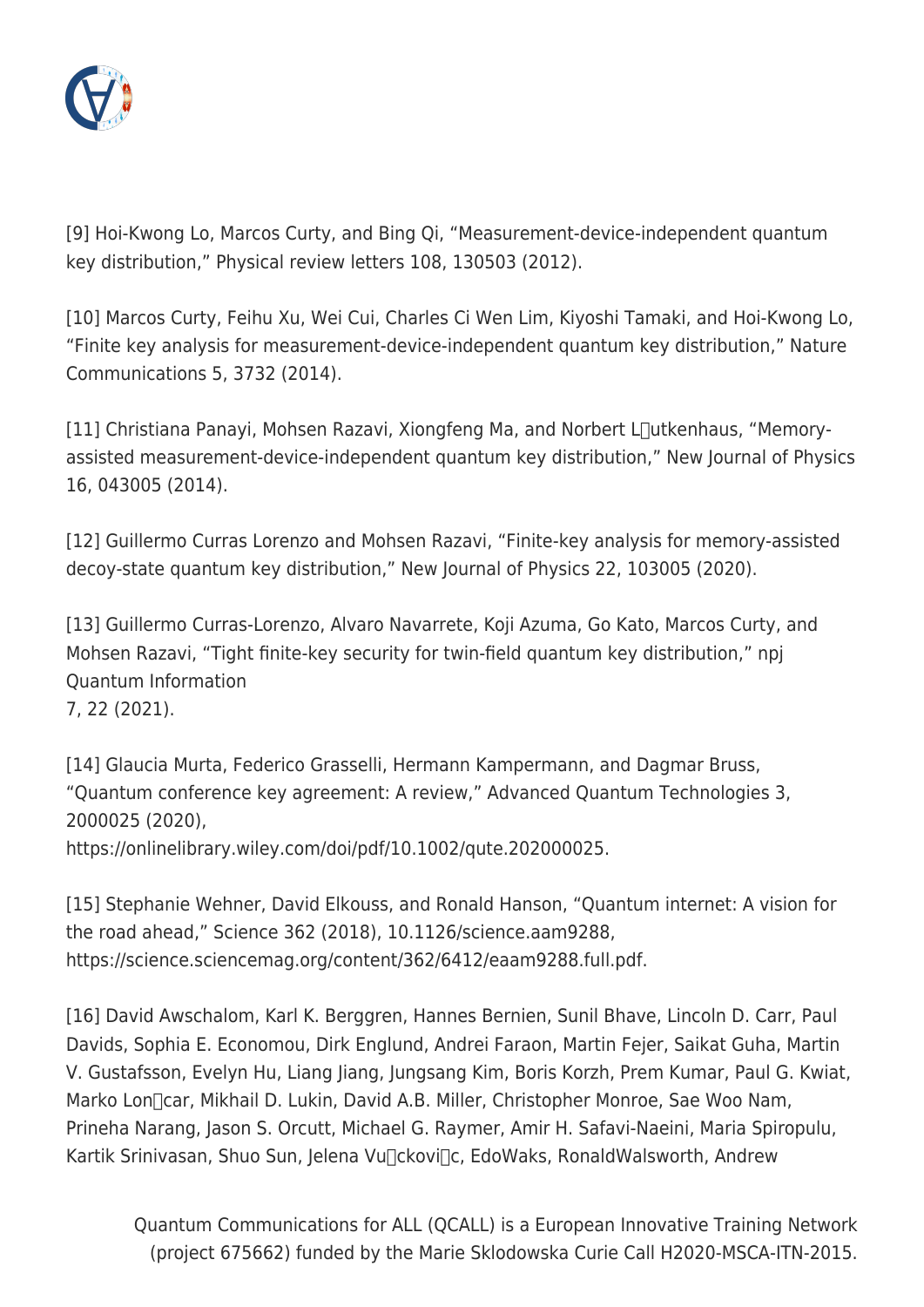

M.Weiner, and Zheshen Zhang, "Development of quantum interconnects (quics) for nextgeneration information technologies," PRX Quantum 2, 017002 (2021).

[17] S. Pirandola, U. L. Andersen, L. Banchi, M. Berta, D. Bunandar, R. Colbeck, D. Englund, T. Gehring, C. Lupo, C. Ottaviani, J. L. Pereira, M. Razavi, J. Shamsul Shaari, M. Tomamichel, V. C. Usenko, G. Vallone, P. Villoresi, and P. Wallden, \Advances in quantum cryptography," Adv. Opt. Photon. 12, 1012-1236 (2020).

[18] Xiongfeng Ma, Bing Qi, Yi Zhao, and Hoi-Kwong Lo, "Practical decoy state for quantum key distribution," Physical Review A 72, 012326 (2005).

[19] Frederic Grosshans and Philippe Grangier, "Continuous variable quantum cryptography using coherent states," Phys. Rev. Lett. 88, 057902 (2002).

[20] Stefano Pirandola, Riccardo Laurenza, Carlo Ottaviani, and Leonardo Banchi, "Fundamental limits of repeaterless quantum communications," Nature Communications 8, 15043 (2017).

[21] Taofiq K. Paraiso, Innocenzo De Marco, Thomas Roger, Davide G. Marangon, James F. Dynes, Marco Lucamarini, Zhiliang Yuan, and Andrew J. Shields, "A modulator-free quantum key distribution transmitter chip," npj Quantum Information 5, 42 (2019).

[22] M. Lucamarini, Z. L. Yuan, J. F. Dynes, and A. J. Shields, "Overcoming the rate{distance limit of quantum key distribution without quantum repeaters," Nature 557, 400-403 (2018).

[23] Jiu-Peng Chen, Chi Zhang, Yang Liu, Cong Jiang, Weijun Zhang, Xiao-Long Hu, Jian-Yu Guan, Zong-Wen Yu, Hai Xu, Jin Lin, Ming-Jun Li, Hao Chen, Hao Li, Lixing You, Zhen Wang, Xiang-Bin Wang, Qiang Zhang, and Jian-Wei Pan, "Sending-or-not-sending with independent lasers: Secure twin-field quantum key distribution over 509 km," Phys. Rev. Lett. 124, 070501 (2020).

[24] Silvestre Abruzzo, Hermann Kampermann, and Dagmar Bruss, "Measurement-deviceindependent quantum key distribution with quantum memories," Phys. Rev. A 89, 012301 (2014).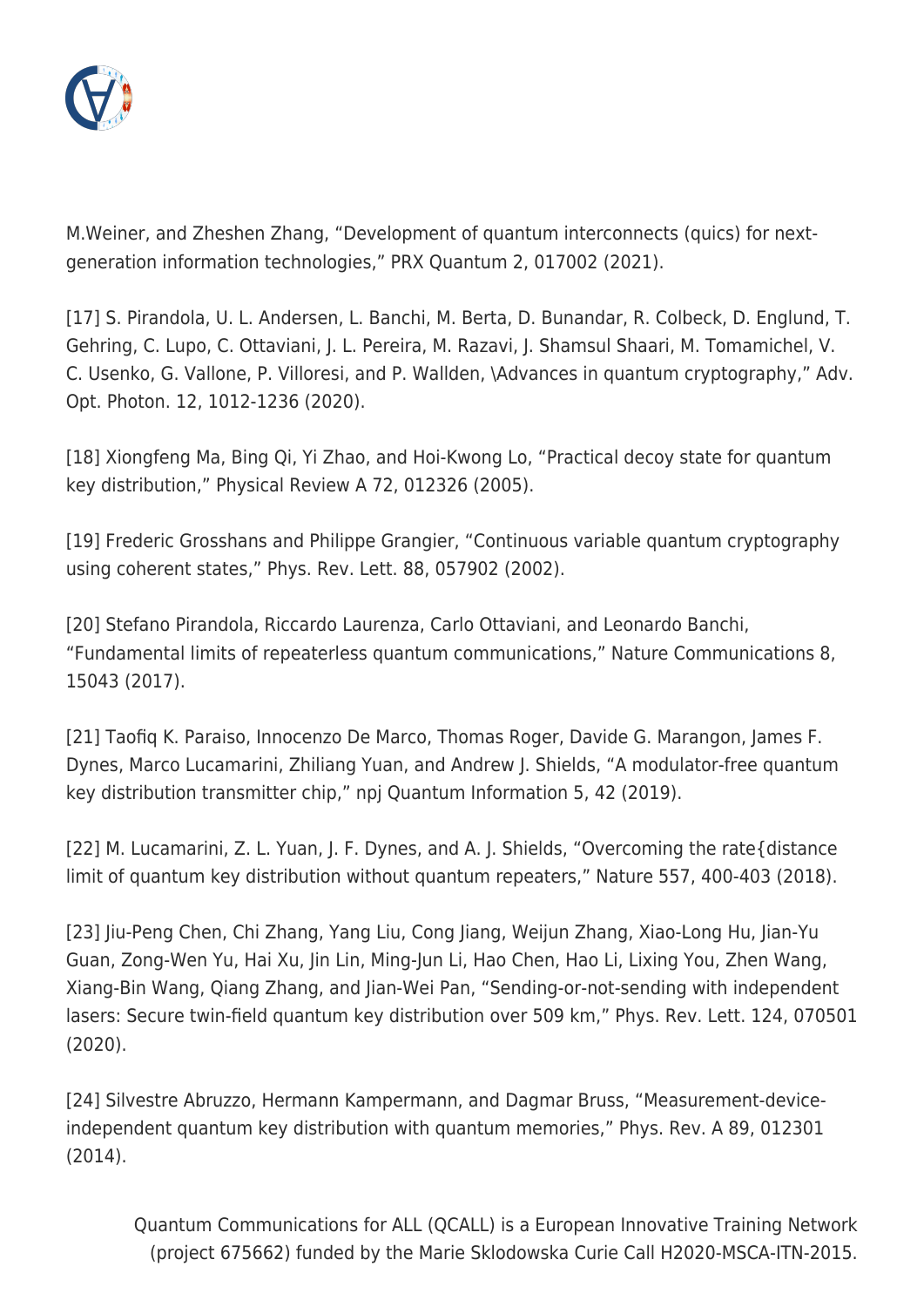

[25] Carlo Liorni, Hermann Kampermann, and Dagmar Bruss, "Quantum repeaters in space," (2020), arXiv:2005.10146 [quant-ph].

[26] C. H. Bennett, G. Brassard, and N. D. Mermin, "Quantum cryptography without Bell's theorem," Phys. Rev. Lett. 68, 557 (1992).

 $[27]$  H-J Briegel, Wolfgang D $\Box$ ur, Juan I Cirac, and Peter Zoller, "Quantum repeaters: the role of imperfect local operations in quantum communication," Physical Review Letters 81, 5932 (1998).

[28] W D[]ur, H-J Briegel, JI Cirac, and P Zoller, "Quantum repeaters based on entanglement purification," Physical Review A 59, 169 (1999).

[29] L-M Duan, MD Lukin, J Ignacio Cirac, and Peter Zoller, "Long-distance quantum communication with atomic ensembles and linear optics," Nature 414, 413 (2001).

[30] Liang Jiang, Jacob M Taylor, Kae Nemoto, William J Munro, Rodney Van Meter, and Mikhail D Lukin, "Quantum repeater with encoding," Physical Review A 79, 032325 (2009).

[31] William J Munro, Ashley M Stephens, Simon J Devitt, Keith A Harrison, and Kae Nemoto, "Quantum communication without the necessity of quantum memories," Nature Photonics 6, 777 (2012).

[32] Yong Yu, Fei Ma, Xi-Yu Luo, Bo Jing, Peng-Fei Sun, Ren-Zhou Fang, Chao-Wei Yang, Hui Liu, Ming-Yang Zheng, Xiu-Ping Xie, et al., "Entanglement of two quantum memories via fibres over dozens of kilometres," Nature 578, 240-245 (2020).

[33] M. Pompili, S. L. N. Hermans, S. Baier, H. K. C. Beukers, P. C. Humphreys, R. N. Schouten, R. F. L. Vermeulen, M. J. Tiggelman, L. dos Santos Martins, B. Dirkse, S. Wehner, and R. Hanson, "Realization of a multinode quantum network of remote solid-state qubits," Science 372, 259-264 (2021),

https://science.sciencemag.org/content/372/6539/259.full.pdf.

[34] Yumang Jing, Daniel Alsina, and Mohsen Razavi, "Quantum key distribution over